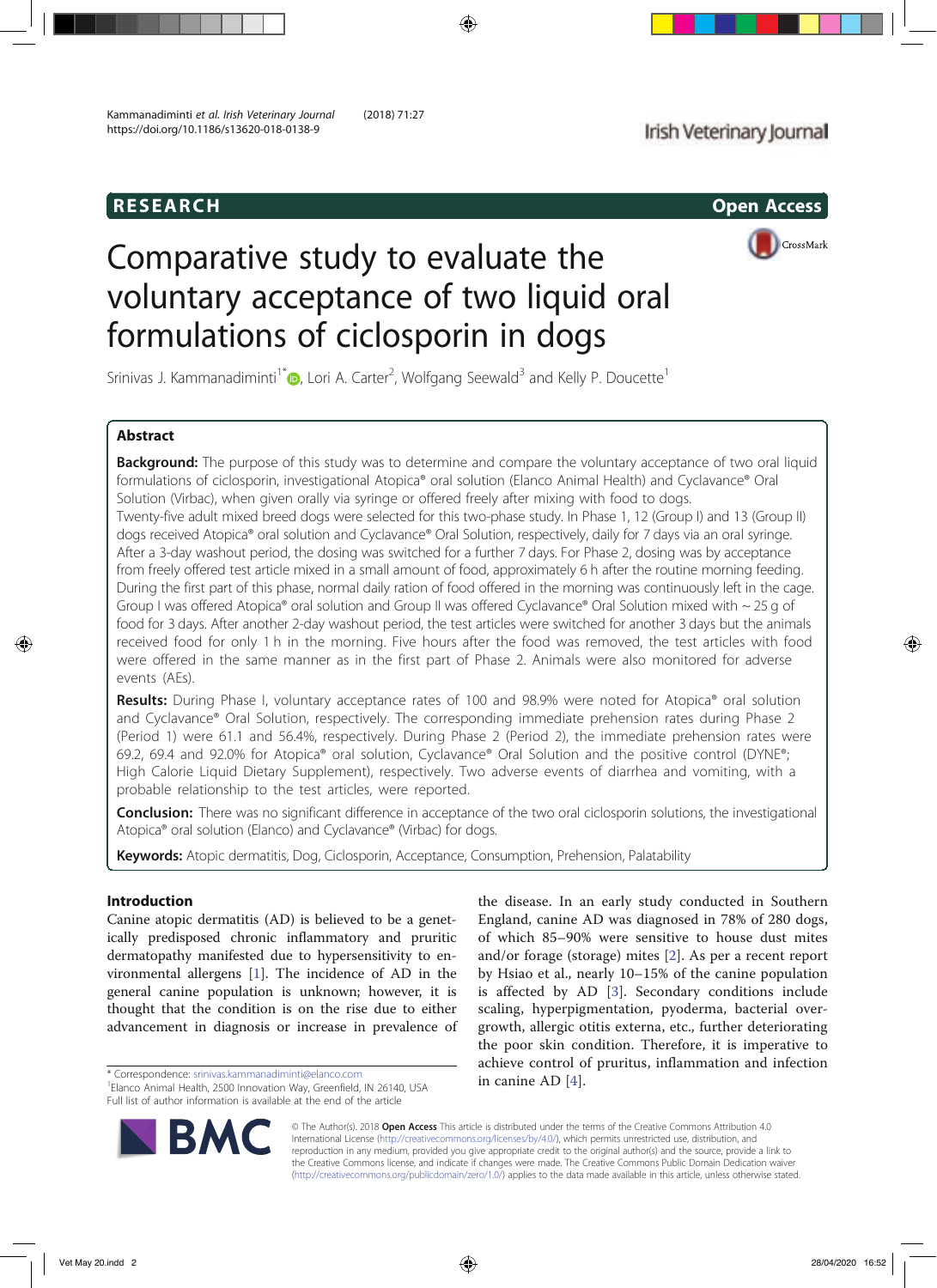Ciclosporin has been in use in humans since 1983 for the management of AD because of its powerful immunosuppressant activity to prevent rejection of transplanted organs [5]. In 2003, the FDA approved the use of oral ciclosporin capsules (Atopica®; Elanco Animal Health) in veterinary medicine for the treatment of canine atopic dermatitis [6]. Subsequently, Atopica® oral solution for cats was also approved for feline indication. In Europe, several oral liquid ciclosporine products such as Cyclavance, Modulis and Sporimune are available; however, apart from for Cyclavance, acceptability of other products by dogs is unknown. The International Committee on Allergic Diseases of Animals (ICADA) guidelines for the treatment of canine AD recommends oral ciclosporin for the reduction of pruritus and skin lesions. The treatment is recommended until clinical signs are controlled, which may take 4–6 weeks [7].

The ciclosporin formulations in all Atopica® products for veterinary use are identical to Sandimmun Neoral® 100 mg/ml Oral Solution marketed by Novartis Pharma for human use. It is an ultramicronized liquid preparation of ciclosporin that forms a microemulsion upon contact with aqueous fluids which was found to result in lower inter- and intra-subject variability in exposure [6].

Ease of administration is an important consideration during formulation development of a drug. Therefore, formulations such as solutions, suspensions, emulsions, capsules and granules have been developed for ease of treatment administration [8]. The capsule formulation of ciclosporin for dogs is widely accepted by prescribers as a treatment for AD [9], allowing ease of administration. However, there can be instances where concerns related to prehension with a capsule formulation may arise in the long term [10]. Due to the chronic and recurring characteristics of AD, and the fact that it severely decreases the quality of life of animals [11], there is a need to have a liquid formulation with the goal of achieving a high compliance and acceptance of the prescribed drug. Acceptance is another important factor that affects compliance, especially for chronic therapy [8]. Recent studies comparing the Atopica® capsule formulation of oral ciclosporin with a generic liquid oral formulation showed that both formulations were bioequivalent; nevertheless, study animals preferred the liquid over the capsule formulation [10, 12]. Consequently, it was decided to develop a liquid formulation for dogs to provide an alternative to the currently marketed Atopica® Capsules.

The objective of this study was to determine the acceptance of investigational Atopica® oral solution for dogs by comparing it with that of Cyclavance® Oral Solution when given orally via syringe to dogs (Phase 1) and when offered freely after mixing with a small amount of food (Phase 2).

# Methods

This single-site, randomized, controlled, two-phase, partial cross-over study was performed at Stillmeadow Inc., Sugar Land, TX, USA and was compliant with the Animal Welfare Act Regulations and the standard procedures at the test facility. Study was approved by the Test Facility's IACUC under Animal Use Protocol number 19426–15. Acceptance of the test articles was evaluated at the recommended dosage of 5 mg/kg body weight.

# Study design

# Animals

Thirty adult, mixed-breed healthy dogs (as determined by physical examination, fecal analysis and acceptable clinical pathological evaluation) were acclimated to the dosing procedure of administration via syringe for 14 days using DYNE®; High Calorie Liquid Dietary Supplement for Dogs.

From these animals, 25 (mixed sex distribution) dogs that were satisfactorily acclimated to the dosing procedure were selected for inclusion in the study and were randomized based on body weight into two groups: Group I ( $n = 12$ ) and Group II ( $n = 13$ ). All dogs were aged > 6 months and weighed between 7.7 and 24.1 kg. Animals were housed, managed and fed as per facility procedures. Water was given ad libitum.

Animals were weighed twice during acclimation. General health observations were conducted twice daily throughout the study and included, but were not limited to, observations of general physical appearance and behavior. Approximately 5 mL of blood was collected for clinical chemistry and complete blood count (CBC) from each animal by jugular or cephalic venipuncture after overnight fasting during the acclimatization phase.

# Test articles

The articles tested were Sandimmun Neoral® 100 mg/ml oral solution (Novartis, Delpharm Huningue, France) (referred to as Atopica® oral solution) and Cyclavance® 100 mg/ml oral solution (Virbac Espana, Esplugues de Llobregat, Spain). Both test articles were administered orally (via syringe or mixed with a small amount of food). DYNE®; High Calorie Liquid Dietary Supplement (Lambert Kay) mixed with a small amount of food was administered as the positive control.

Dosing was conducted in two phases. Figure 1 provides a basic outline of the experimental design.

# Phase 1

All animals were administered 5 mg/kg (dose volume 0.05 mL/kg) of the test articles via syringe, at least 2 h before feeding in the morning. Test articles were administered directly in the dog's mouth. Group I received Atopica® oral solution and Group II received Cyclavance®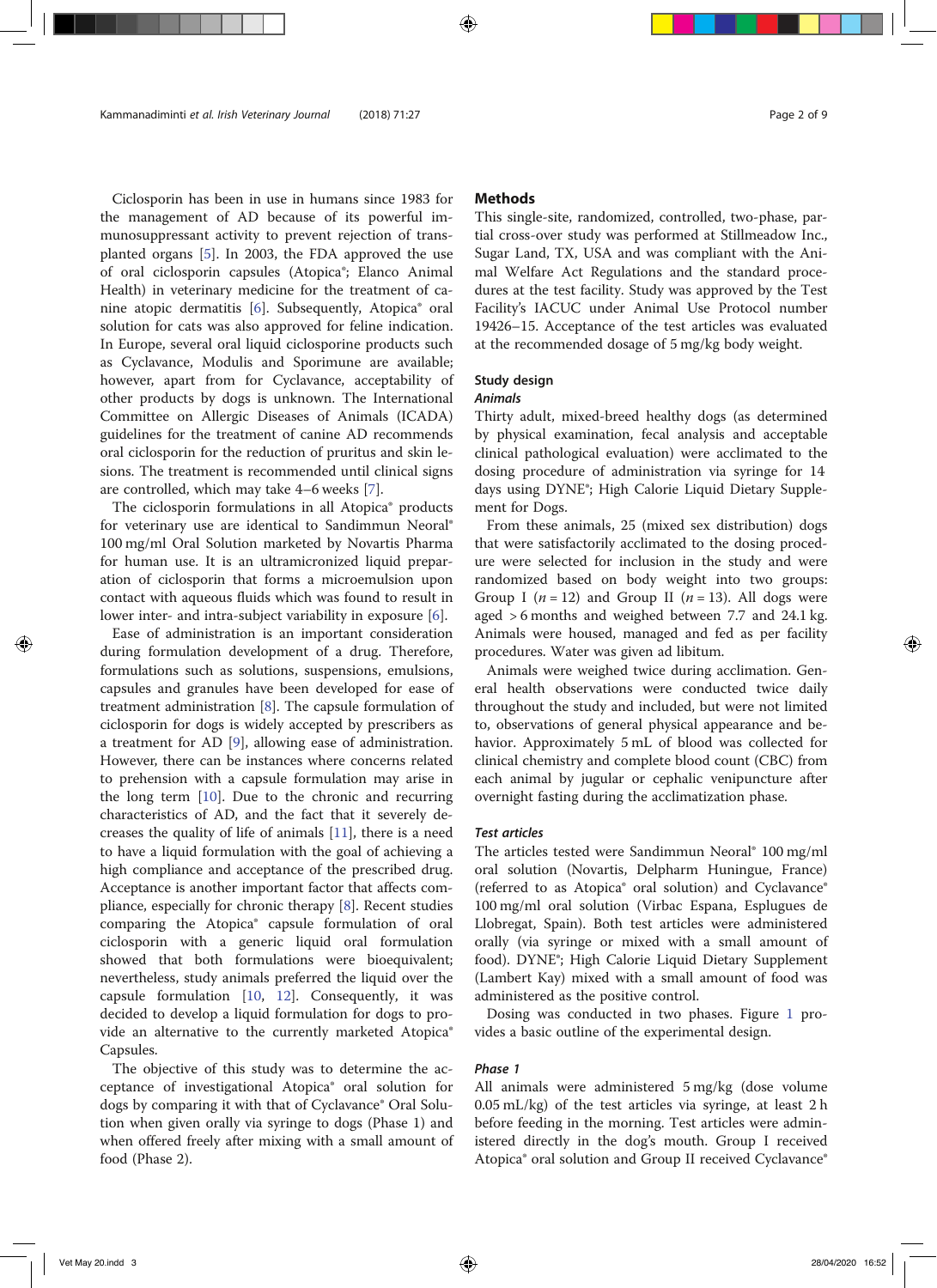

Oral Solution daily for 7 days. After a 3-day washout period, dosing was switched for the groups and treatment administration was continued for a further 7 days. A 2-day washout period followed completion of Phase 1 of the study.

# Phase 2

For this phase, dosing was by acceptance from freely offered test article mixed in a small amount of food, approximately 6 h after the routine morning feeding. All animals were offered the appropriate test article (5 mg/ kg; 0.05 mL/kg) mixed with approximately 25 g of food. In the first part, when the daily ration offered in the morning was not removed anytime, Group I was offered Atopica® oral solution and Group II was offered Cyclavance® Oral Solution mixed with food for 3 days. Following a 2-day washout period, the test articles were switched for a further 3 days. The feeding schedule for this second part of Phase 2 was that the animals received routine daily food portion for only 1 h in the morning. Five hours after the food was removed, the test article with a small amount  $({\sim}25 \text{ g})$  of food was offered in the same manner as in the first half of Phase 2. Because of this, Phase 2 was no longer a true cross-over design and data from both parts of the phase were not combined for analysis.

#### Evaluation of acceptance

For Phase 1, acceptance was evaluated by the ease of test article administration. Intake was classified as Score 1 voluntary acceptance (syringe was easily inserted into the dog's mouth combined with dog's willingness to swallow the test article) or Score 2 - forced administration (need for strong animal handling to insert the syringe into the dog's mouth and administer the article at the back of the throat/into the cheek or need for restraint to ensure swallowing). In both phases, a single technician dosed and evaluated all dogs on each day. Multiple technicians were involved in the study and the same individual did not do evaluation on every day.

For Phase 2, acceptance was evaluated by prehension (animal voluntarily took the food with test article into the mouth within 2 s or 1 min) and consumption of the food with test articles. Prehension was classified as Score 1 - immediate (within 2 s) or Score 2 - delayed (eaten after 2 s but within 1 min). If prehension occurred, dogs were observed for an additional 5 min to register whether the article was swallowed or spat out. A score of 3 meant no prehension or consumption by 1 min, but with complete dosing (all food consumed) within approximately 5 min. Food (with the test articles) consumption was classified as total, partial or none. For the purpose of statistical evaluation, no prehension or consumption by 1 min with incomplete dosing (no food consumed even by the additional 5 min) was classified as a score of 4.

# Positive control assessment

During Period 2 of Phase 2 of the study, all animals were offered the positive control, DYNE®; High Calorie Liquid Dietary Supplement for Dogs mixed with a small amount of food. The offering was made each day after the test article acceptance assessment. An assessment of the positive control acceptance was conducted with the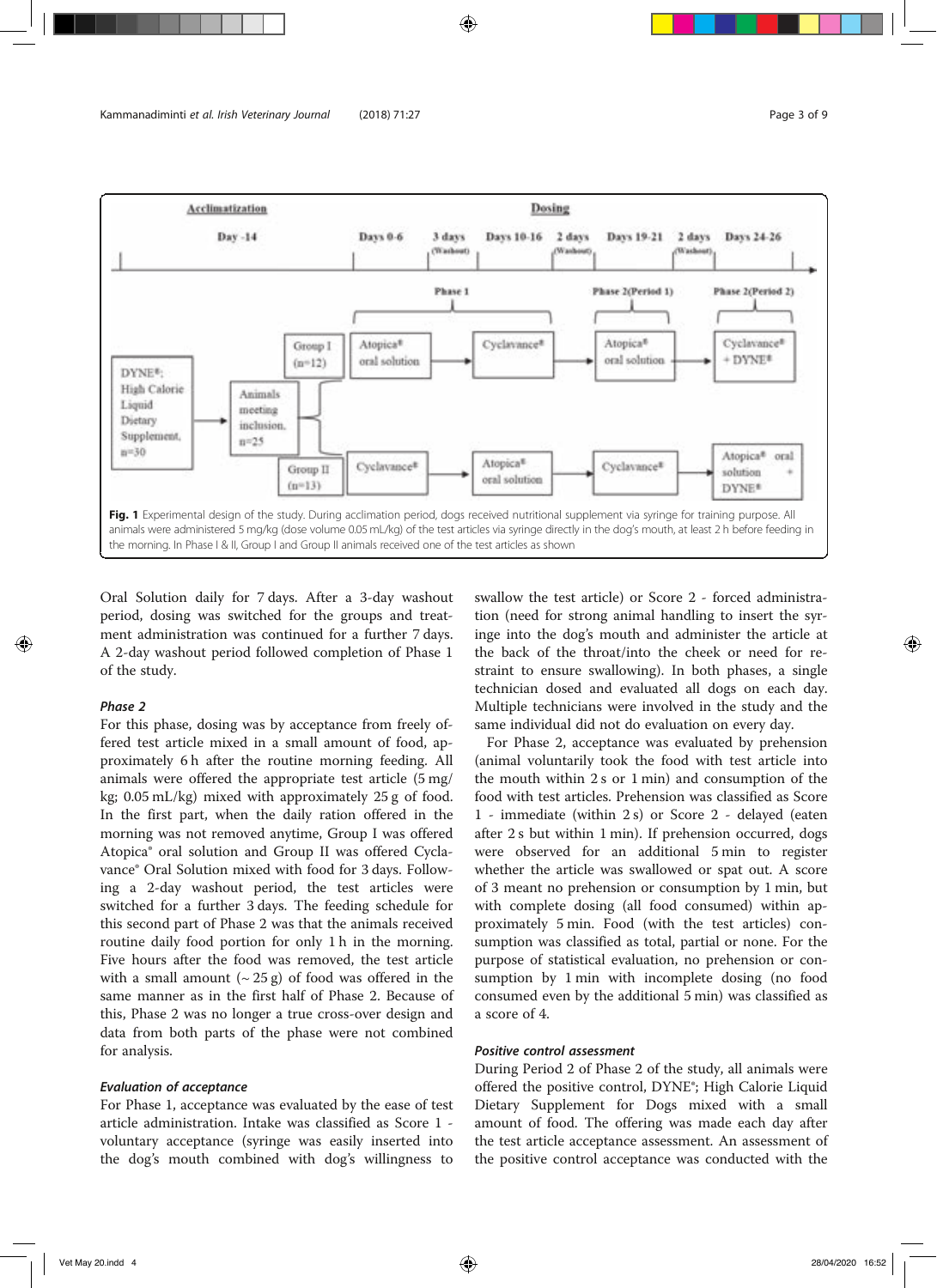same scoring system as test article acceptance assessment for Phase 2.

# Tolerance assessment

In addition to the general health observations conducted twice daily, clinical observations were conducted prior to dosing and 30 min post dosing. Clinical observations included but were not limited to observations of general physical appearance and behavior, abnormalities of food and water consumption and appearance of urine and feces. Any abnormal findings were recorded, including the severity, duration, frequency, etc.

Complete physical examinations by the veterinarian were conducted during acclimatization and 3 days after offering the final dose (Additional file 1: Table S5).

Furthermore, all animals were weighed before dosing and at the end of the study. Approximately 5 mL of blood was collected before the dosing and the day after offering the final dose for hematology and biochemistry analyses. All parameters were analyzed at Antech Diagnostics, Dallas, TX, USA.

#### Statistical analysis

Frequency counts were calculated for each treatment in phase 1 (score 1 & 2) and in each period of phase 2 (scores 1–4). Animal average rates were compared between treatments in phase 1 using the Wilcoxon paired-sample test and in each period of phase 2 using the Mann-Whitney U test. Daily acceptance rates were analyzed with a generalized linear mixed model, with the

following fixed effects: treatment; period; day within period; and subject as a random effect. All calculations were carried out using the software SAS®, Version 9.2.2 (SAS Institute Inc., Cary, NC).

#### Results

During Phase 1, when the administration was via syringe, a total of 350 data points were collected (25 animals receiving the 2 test articles for 7 days). In this Phase high voluntary acceptance rates of 100 and 98.9% were observed for Atopica® oral solution and Cyclavance® Oral Solution, respectively with no significant difference ( $p = 0.5$ ; Fig. 2).

Acceptance rates by prehension and consumption for both the test articles in Phase 2, Period 1 are shown in Fig. 3a. No significant difference in either the prehension rates or consumption were observed for Atopica® oral solution and Cyclavance<sup>®</sup> Oral Solution ( $p = 1.0000$ ). Immediate prehension rates of 61.1% & 56.4% and delayed prehension rates of 11.1% & 12.8% were observed for Atopica® and Cyclavance®, respectively. Even when there was no prehension (test articles in food not eaten within 1 min), consumption rates (eaten were also similar between the test articles with a complete dosing (full consumption) of 16.7% & 12.8% and incomplete dosing (partial consumption) of 11.1% & 19.7%, respectively, for Atopica® and Cyclavance®.

Figure 3b demonstrates the acceptance rates by prehension and consumption for both the test articles in study Phase 2, Period 2. The immediate prehension rate

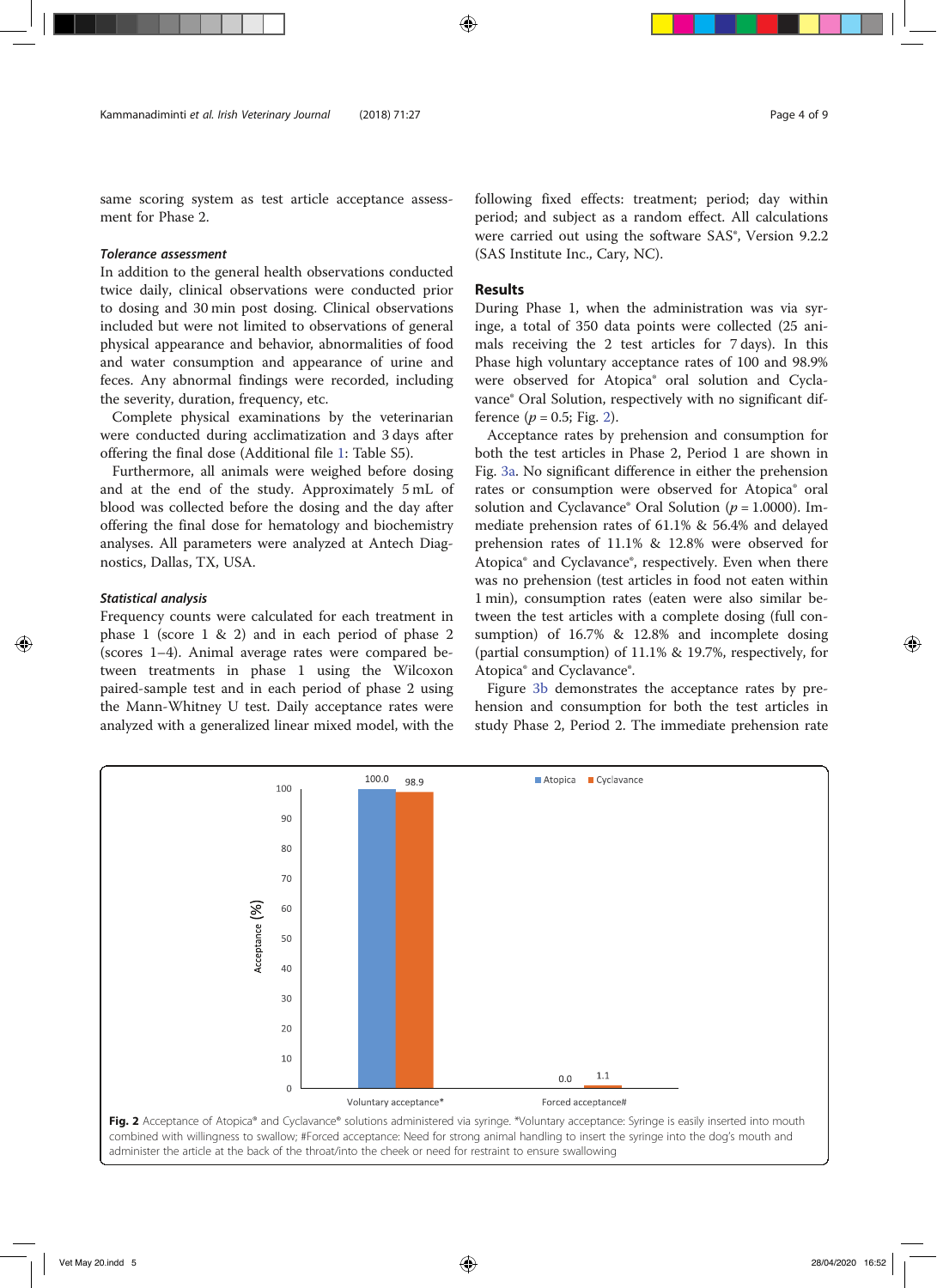

Liquid Dietary Supplement was the positive control in the scenario of food removed and acceptance tested 5 h later

for Atopica<sup>®</sup> was comparable to that of Cyclavance<sup>®</sup>  $(p = 0.9765)$ . Immediate prehension rates of 69.2, 69.4% & 92% and delayed prehension rates of 0, 0% & 2.7% were observed for Atopica®, Cyclavance® and positive control, respectively. Consumption rates (food taken within additional 5 min) were also similar between the test articles with a complete dosing (full consumption) of 0, 5.6% & 2.7% and incomplete dosing (partial consumption) of 30.8, 25% & 2.7%, respectively, for Atopica®, Cyclavance® and positive control.

Daily acceptance rates of the two products offered with small amount of food are presented in Fig. 4. Statistical analysis revealed no significant differences in the immediate or delayed prehension rates among a) test

articles, b) any day within each period or c) between the two periods of Phase 2. However, a significant effect of subject was noted (Table 1).

Voluntary acceptance was tested when Atopica® and Cyclavance® solutions were mixed with  $\sim$  25 g of food. In Period 1 the daily ration offered in the morning was left in the cage and testing was done 6 h later. Subsequently, in Period 2, food was offered only for an hour and acceptance tested 5 h after food removal.  $N = 12-13/group$ . Testing for each period was for 3 days with a 2-day washout in between.

Both formulations were well tolerated in the study animals with no serious adverse event (SAE) reported. Four adverse events (AEs) were reported during Phase 2 of



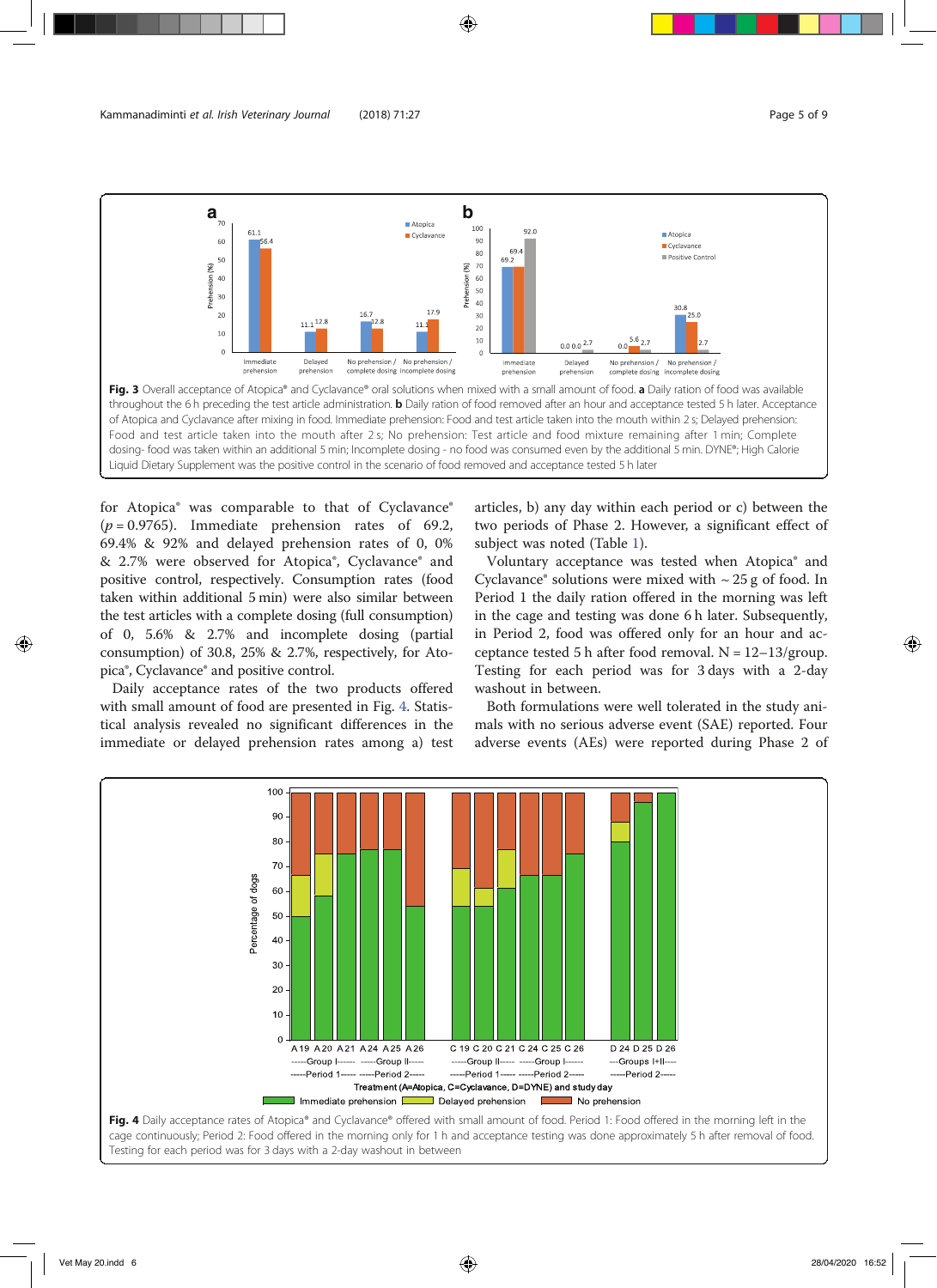Table 1 Significant effects on acceptance rates observed between Atopica® and Cyclavance® offered in small amount of food

| Response                           | Effect    | $p$ -value   |
|------------------------------------|-----------|--------------|
| Immediate prehension               | treatment | 0.6813       |
|                                    | period    | 0.0738       |
|                                    | day       | 0.4762       |
|                                    | subject   | $< .0001***$ |
| Immediate or delayed<br>prehension | treatment | 0.7947       |
|                                    | period    | 0.7932       |
|                                    | day       | 0.7561       |
|                                    | subject   | $< .0001***$ |

\*\*\* denotes statistical significance

the study. Of these, two AEs of vomiting (moderate) and diarrhea (mild) had a probable relationship to the test articles, whereas the remaining two AEs of otitis externa on the left ear and corneal crystals in both eyes were unlikely to be related to the test articles. Mild AE of slight diarrhea was noted on day 25 pre-dose observation in one Group II animal. Moderate AE of vomiting was observed in another animal on day 26 following administration of Sandimmun® Neoral (Atopica). Both these animals also received the positive control, DYNE® Dietary Supplement in this same period and Cyclavance previously on days 19–21.

No significant effects on body weight, blood chemistry or clinical chemistry parameters were noted in any animal .

# Additional information

Supplementary information (File name: Atopical Oral Solution for dogs\_Supplementary Information.pdf) has individual animal acceptance data at different phases of the study (Additional file 1: Tables S1-S3), body weights (Additional file 1: Table S4), physical examination record (Additional file 1: Table S5), hematology (Additional file 1: Table S6) and serum chemistry (Additional file 1: Table S7) parameters.

# **Discussion**

This study compares the acceptance of two liquid formulations of ciclosporin, an investigational Atopica® oral solution with that of an approved generic product, Cyclavance® Oral Solution.

Ciclosporin is currently one of the most effective treatments for canine AD [9]. The ciclosporin capsule formulation (Atopica®, Elanco Animal Health) was first approved for the management of canine AD. Amongst the commercially available dosage forms, oral liquids are the simplest, convenient and economical dosage forms for treatment of chronic diseases [13]. Therefore, a liquid oral formulation of ciclosporin is being registered

for the treatment of canine AD. Recently Navarro et al. described superior acceptance of a generic ciclosporin (Cyclavance® by Virbac, France) over Atopica® capsules for dogs (Elanco Animal Health, formerly, Novartis Animal Health) [10]. The investigational formulation used in the current study was Sandimmun® Neoral for human use that was identical with the formulations in the approved capsules for dogs and in Atopica® Oral Solution for cats. Based on the success of these approved Atopica® products, Elanco Animal Health is now developing the same formulation for dogs as oral liquid formulation as a proven alternative to oral capsule formulation. Accordingly, this study compared the acceptance of two liquid formulations of ciclosporin, Sandimmun Neoral® Solution (proposed investigational Atopica® oral solution for dogs, Elanco Animal Health) and Cyclavance® Oral Solution (Virbac, France).

The acceptance tests were run over a period of 26 days and included two phases. In Phase 1, acceptance was measured by the ease of administration of test articles via syringe and in Phase 2 by prehension and consumption of test articles mixed in a small amount of food. In this study, animals were randomized based on body weight to minimize bias. Variability in mean body weight of the groups was within 20%. Phase 1 was a classical crossover design with test articles switched for the two groups with a 3-day washout period, whereas Phase 2 was not a crossover design but consisted of two separate, parallel designs.

Phase 1 of this study may not be considered a true palatability evaluation since the products in syringe were inserted into the animal's mouth, as opposed to offering freely. However this phase complied with many other recommendations of the current guidelines on conduct of palatability study [14]. For example, the guideline states "For daily treatments lasting more than 14 days, seven daily consecutive administrations should generally be sufficient". Accordingly, this was conducted with 7-day dosing with both test articles. Also the sample size of 25 animals is sufficient to draw valid conclusions if the product is administered at least twice. In this phase, with 350 tests conducted over 2-week period, the voluntary acceptance rate of Atopica® oral solution was similar to that of Cyclavance®, 100 and 98.9%, respectively. With 140 tests, Navarro et al. reported acceptance of 99% for Cyclavance® and only 31% for Atopica® capsules [10]. Our study corroborated the high acceptance of Cyclavance® while clearly suggesting that Atopica® oral solution is also equally well accepted. Unlike flavored tablets, capsules typically have to be inserted at the back of the animal's mouth and a low voluntary acceptance from hand in that study was not surprising. It is also important to note that the previous study evaluated this acceptance of Cyclavance® via syringe only in Beagle dogs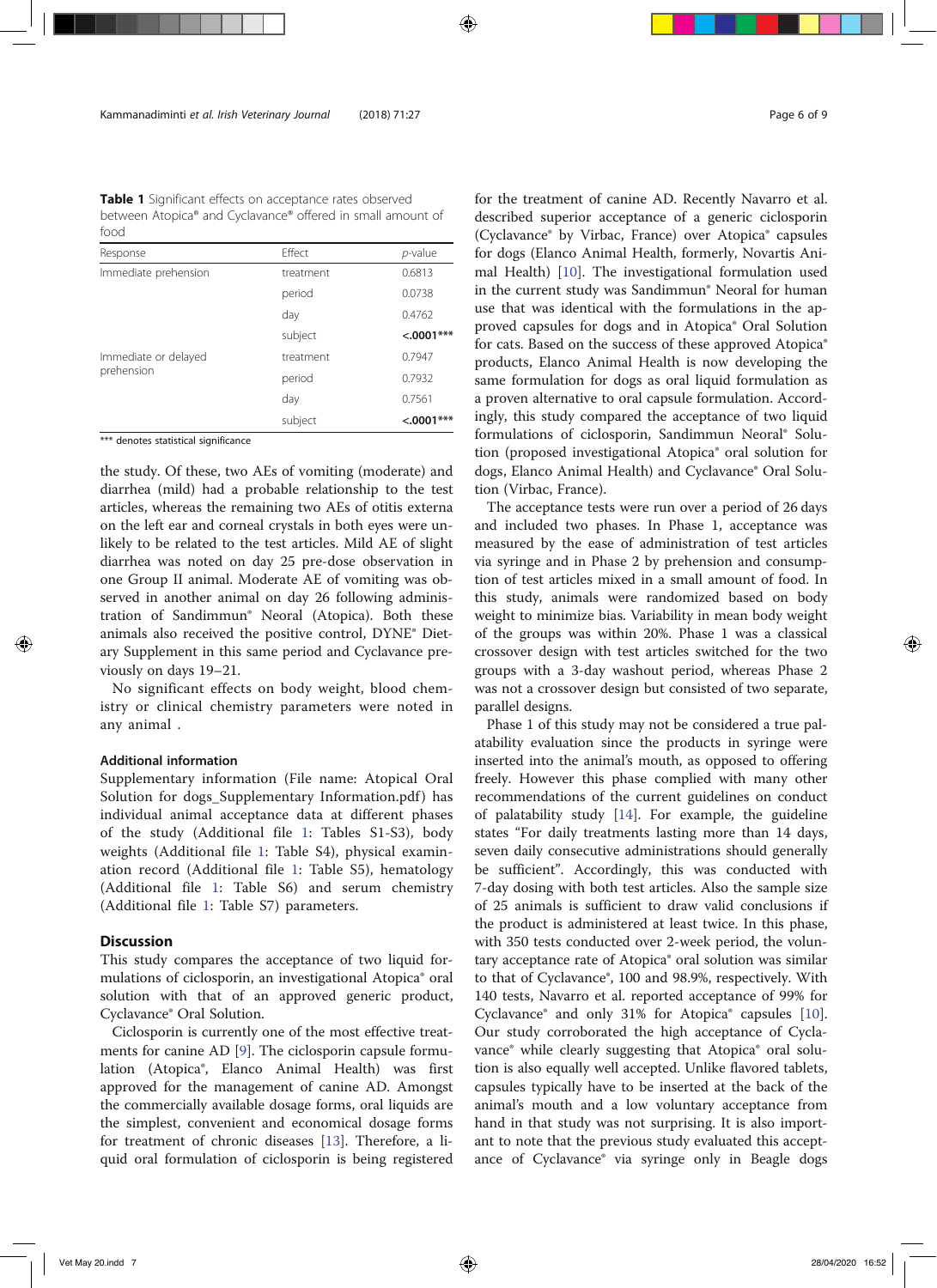while our study involved mixed breeds that are more relevant population in the clinical scenario. Nonetheless data from both studies suggest that Atopica® solution can have better acceptance over capsules and demonstrated there was no significant difference between the two liquid formulations when administered via this standard clinical method of administration. Washout period of 2–3 days in between the change of treatments was based on the previous publication [10] and also author's empirical experience which shows that this period would help avoid the 'memory effect' of the previous product.

Atopica® is not to be administered with a standard meal, however, similar to that reported in previous publication [10], Phase 2 was conducted by mixing the test articles in  $\sim$  25 g of food (representing  $\lt$  10%) of standard daily meal) and offering freely in the cage, about 6 h after the daily ration was fed in the morning for three consecutive days. Initially, Phase 2 was also planned to be a cross-over design with test articles switched for the two groups and generate 350 data points as in Phase 1. However, in the first part (Period 1), acceptance rates for both products were unexpectedly lower (immediate prehension rates of 61.1 and 56.4% for Atopica® and Cyclavance® solutions, respectively) than previously reported for Cyclavance® solution (90.6%) [10]. It was hypothesized that availability of food continuously during the testing period contributed to this observation. Supporting this contention was the observation that some dogs were slow eaters that did not eat much food immediately when offered in the morning  $({\sim} 8 \text{ am})$ . Perhaps these dogs would have consumed food just before the testing time  $({\sim}2 \text{ pm})$  and hence were not interested to accept the test articles offered with small amount of the same food. Hence to test this hypothesis, the study was amended by offering the daily ration only for an hour in the morning and acceptance was tested about 5 h after removal of food (Period 2). Surprisingly, only a slight increase in acceptance but no statistically significant difference was observed compared to Period 1 (Fig. 4 and Table 1) with immediate prehension rates of 61.1 and 69.2% for Atopica® oral solution and 56.4 and 69.4% for Cyclavance®, respectively for periods 1 and 2. However, 92% acceptance of the positive control validated the low acceptance of test articles in period 2. Lack of difference in acceptance was more conspicuous if immediate and delayed prehensions were combined, which resulted in 72.2% & 69.2% for Atopica® solution and 69.2% & 69.4% for Cyclavance® solution, under the 'fed' (period 1) and 'semi-fasted' (period 2) conditions, respectively (interestingly, there was no delayed prehension, suggesting 'all' or none' phenomenon in this 'semi-fasted'

condition). The precise feeding conditions were not apparent from the previous comparative study of Cyclavance® solution and Atopica® capsules [10] but it is likely that the food was continuously made available (standard husbandry practice at animal facilities), similar to that in the period 1 of our study. Hence the causes of lower acceptance in our study were not clear. A careful analysis of acceptance by individual animals revealed that six animals (3 each in Groups 1 and 2) consistently refused to accept any test article in food under either condition. Out of these 6, four animals (two in each group) failed to accept the positive control as well. If these animals are excluded, the difference between the two periods became significant  $(p = 0.0493)$ . However, the limitation of lower samples  $(N = 12 - 13$ /group) to draw reliable conclusion is acknowledged. Previous observation [10] of significantly lower acceptance of capsules was not unexpected particularly when buried in palatable kibbles (14.4% immediate prehension and 2.2% total consumption). Treatment with liquid formulation can increase the acceptance rate when compared to a capsule formulation as the taste is masked by the palatability of the food in the former whereas the dog can eat around the capsule thereby decreasing acceptance for the latter. Even when taken into the mouth, some dogs apparently spat out the capsules, perhaps due to the non-anticipation of the presence of inert capsule in the middle of a palatable food.

Overall, it is clear that in this study, oral solutions of both Atopica® and Cyclavance® were accepted equally well in each of the three tested conditions.

Phase 1 followed the EMA guidelines on palatability testing in terms of sample size and the duration of testing. However, testing the acceptance of the product is not according to the formal palatability studies due to the fact that product was administered in a syringe by holding the animal and acceptance was assessed based on the 'ease' of administration which is prone to be subjective. To minimize this factor, the same person has evaluated all animals but the subjective nature cannot be ruled out completely. While this design followed the previous work [10], in a true palatability study, the product is offered in an empty bowl or trough, on the ground or by hand. Even the Phase 2 where test articles were administered in a very small quantity of food, can be a true palatability study because the guideline [14] states 'The palatability of the tested product should be assessed without food to avoid any effect of palatability linked to the food composition'. Even though, test articles were mixed only with a very small portion of standard food (< 10% of daily ration), it is possible that food might have impacted the test article flavor and hence, no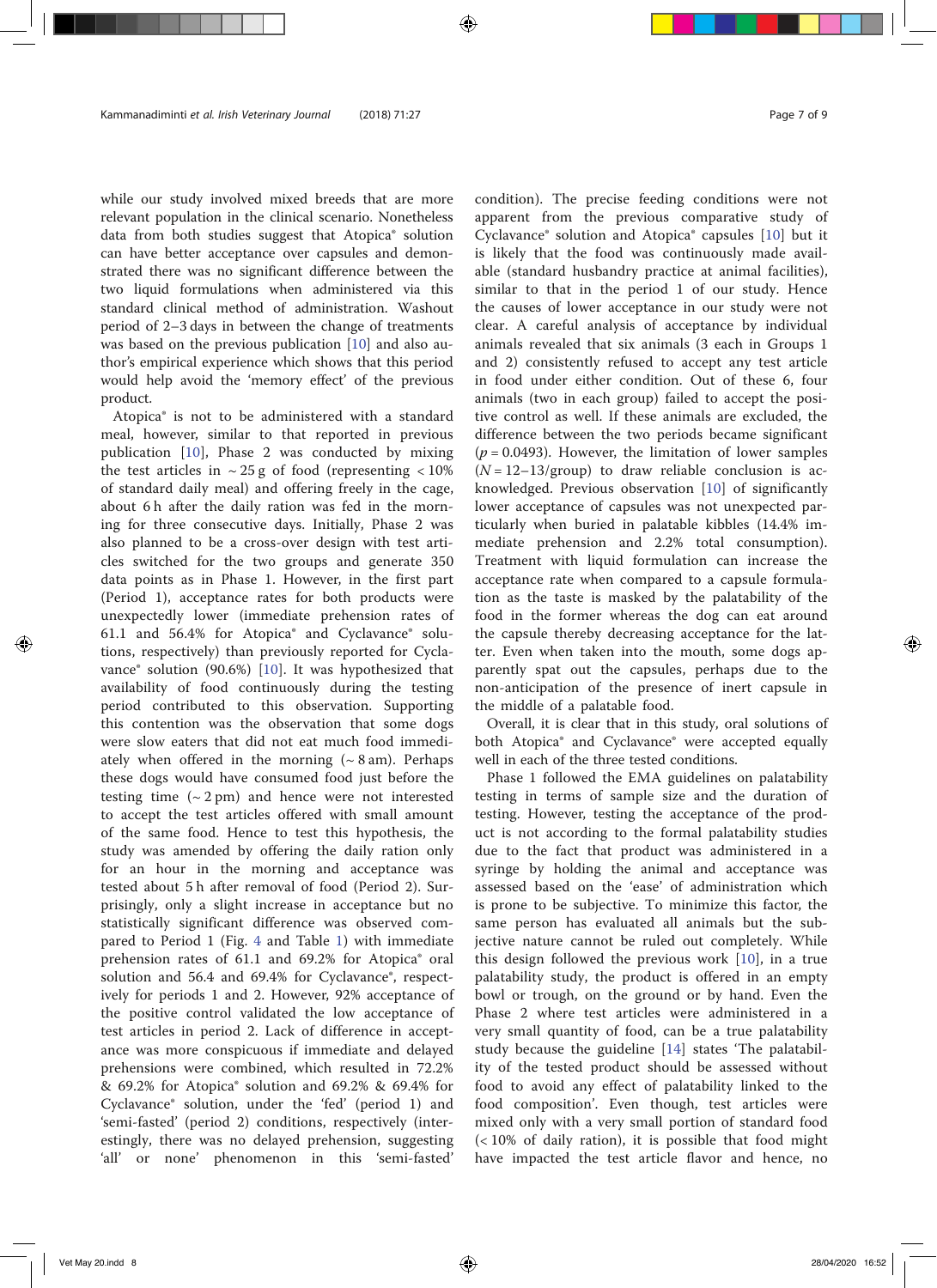palatability claim can be made based on this data. The low acceptance of both the test articles in Period 1 of Phase 2 is surprising and lead to test the positive control in period 2. Reasons for the consistent low acceptance in both the periods is difficult to interpret and perhaps testing this with different types of food (brands of different flavor, canned food etc.) could provide some answers to this observation. Nonetheless, the objective of this study is to compare the relative acceptance of Atopica and Cyclavance and while no difference was observed between the test articles, both had < 80% acceptance required by the guideline [14] for palatablity claim when combined with food. However, Atopica label indicates that the product should be administered before or after food and hence the > 80% acceptance in Phase I is encouraging.

There was no significant change in the bodyweight of dogs in both groups throughout the study, demonstrating that either test article was well tolerated.

Earlier studies have established the safety of ciclosporin in dogs, with most of the AEs being manageable without any additional need of medical intervention [10]. In this study, four AEs were reported during Phase 2. Of these, two AEs of slight diarrhea (predose observation on day 25) and extreme vomiting (post dose observation on day 26) had a probable relationship to the test articles and were classified as mild and moderate in severity, respectively, based on the single instance in a single animal. As the above AEs occurred after multiple administrations of both test articles (due to crossover design), it was not possible to attribute these effects to a specific test article. Further, these digestive disturbances are anticipated side effects with ciclosporin products. During the physical examination conducted post study completion, AEs of otitis externa on the left ear and corneal crystals in both eyes were noted in two animals. Both these conditions were unlikely to be related to the test articles.

Overall, there were no significant differences in the acceptance and tolerance between the two tested ciclosporin liquid formulations. These results indicate that the Atopica® oral solution (Elanco Animal Health) is accepted well by dogs and presents an alternative to currently marketed Atopica® capsules for dogs.

# Conclusion

In this study, the acceptance of investigational Atopica® oral solution (Elanco Animal Health) and Cyclavance® Oral Solution (Virbac) was comparable, with no significant differences in voluntary acceptance, prehension and consumption in dogs.

# Additional file

Additional file 1: Atopical Oral Solution for dogs\_Supplementary Information. (DOCX 1754 kb)

#### Abbreviations

AD: Atopic dermatitis; AE: Adverse event; CBC: Complete blood count; QOE: Quality of the evidence; SAE: Serious adverse event; SOP: Standard operating procedure

#### Acknowledgements

The authors would like to thank Bhargav Vyasa (Elanco Animal Health, Bengaluru, India) for providing medical writing assistance with this manuscript and Jerome Giraudel for reviewing and approving the study protocol, report and the manuscript.

#### Funding

This study was sponsored by Elanco Animal Health, Greenfield, IN, USA.

#### Availability of data and materials

The datasets analysed during the current study available from the corresponding author on reasonable request.

#### Authors' contributions

SK designed the study and critically reviewed this paper for publication. WS performed statistical analysis of the data. KD contributed to the study design and reviewed the manuscript. LC was the study director and executed the study. All authors read and approved the final manuscript.

#### Ethics approval and consent to participate

Not applicable

#### Consent for publication

Not applicable

#### Competing interests

SK, WS and KD are employees of Elanco Animal Health and are therefore eligible for stock and stock options. LC is an employee of Stillmeadow Inc.

#### Publisher's Note

Springer Nature remains neutral with regard to jurisdictional claims in published maps and institutional affiliations.

#### Author details

<sup>1</sup> Elanco Animal Health, 2500 Innovation Way, Greenfield, IN 26140, USA. <sup>2</sup>Stillmeadow Inc., 12852 Park One Drive, Sugar Land, TX 77478, USA. <sup>3</sup>Elanco Animal Health, Mattenstrasse 24a, 4058 Basel, Switzerland.

#### Received: 18 May 2018 Accepted: 10 December 2018 Published online: 29 December 2018

# References

- 1. Hensel P, Santoro D, Favrot C, Hill P, Griffin C. Canine atopic dermatitis: detailed guidelines for diagnosis and allergen identification. BMC Vet Res. 2015;11:196.
- 2. Craig JM. Atopic dermatitis and the intestinal microbiota in humans and dogs. Vet Med Sci. 2016;2:95–105.
- 3. Hsiao Y-H, Chen C, Willemse T. Effects of cetirizine in dogs with chronic atopic dermatitis: a randomized, double blind, placebo-controlled trial. J Vet Sci. 2016;17(4):549–53.
- 4. Lorente-Méndez C, Ruíz-Tapia P. Control of recurrent pyoderma with PYOspot® in an atopic dog. Int J Vet Health Sci Res. 2016;4(2):110–5.
- 5. Archer TM, Mackin A. Focus on pharmacology: Oral cyclosporine use in dogs. Today's Vet Practice 2015 Jan/Feb;5(1):105–109.
- 6. Archer TM, Boothe DM, Langston VC, Fellman CL, Lunsford KV, Mackin AJ. Oral cyclosporine treatment in dogs: a review of the literature. J Vet Intern Med. 2014;28(1):1–20.
- 7. Olivry T, DeBoer DJ, Favrot C, Jackson HA, Mueller RS, Nuttall T, et al. Treatment of canine atopic dermatitis: 2015 updated guidelines from the